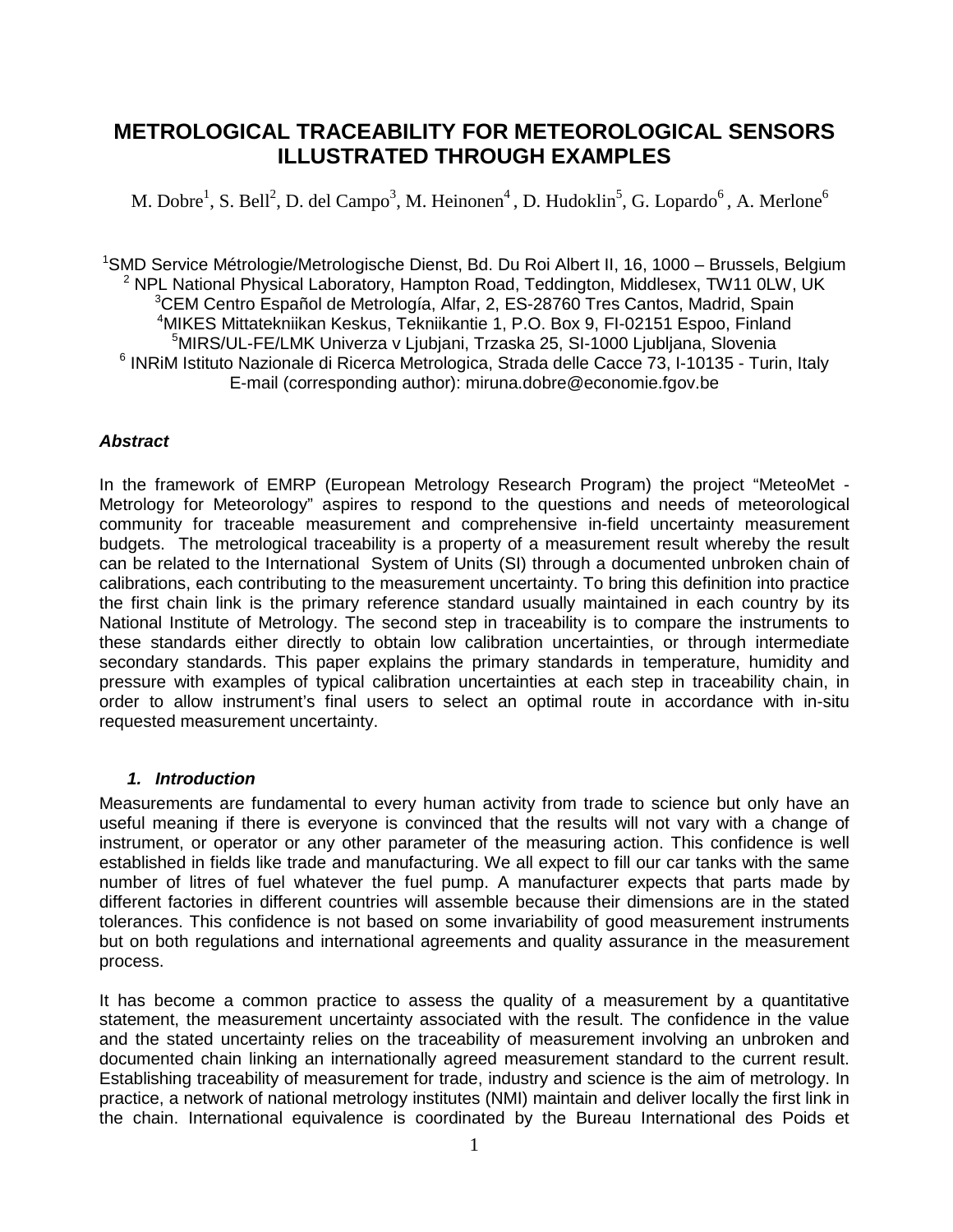mesures (BIPM, www.bipm.org). European NMIs associated inside Euramet organisation (www.euramet.org) have started a global research program (European Metrology Research program – EMRP) co-funded by EU and participant states. EMRP aims at bringing metrological answers to society grand challenges, among them environment; in this frame a consortium of 18 NMIs started the MeteoMet project (www.meteomet.org) to support meteorological community in providing fully trustable measurements, i.e. metrologicaly traceable.

# **2. What is metrological traceability?**

The definition of traceability (as well as other terms in metrology) can be found in the International Vocabulary for Metrology (VIM) [1] : "property of a measurement result whereby the result can be related to a reference through a documented unbroken chain of calibrations, each contributing to the measurement uncertainty"

The first step to obtain traceability (figure 1) is to define a reference, internationally accepted. Since 1875 when the Meter Convention was signed, units definitions and their practical realizations are approved by the General Conference on Weights and Measures (CGPM). All members and associates to the Meter Convention (93 states) then agree to implement nationally these references. The practical realization of these definitions is the main task of national metrology institutes. NMis maintain primary standards either by keeping an artifact (as for the kilogram) compared regularly to an international prototype, or reproduce an experiment, following a procedure which will produce a quantity (as for the second realized through cesium transition frequency). To maintain confidence in the international equivalence of the standards, metrology institutes inter-compare them periodically and issue quantitative equivalence statements published on the BIPM key comparisons database (kcdb.bipm.org).

The next chain link(s) aim(s) at transferring the reference from its primary realization to the end users.



Figure 1. Relating a measurement to a reference through a chain of calibrations.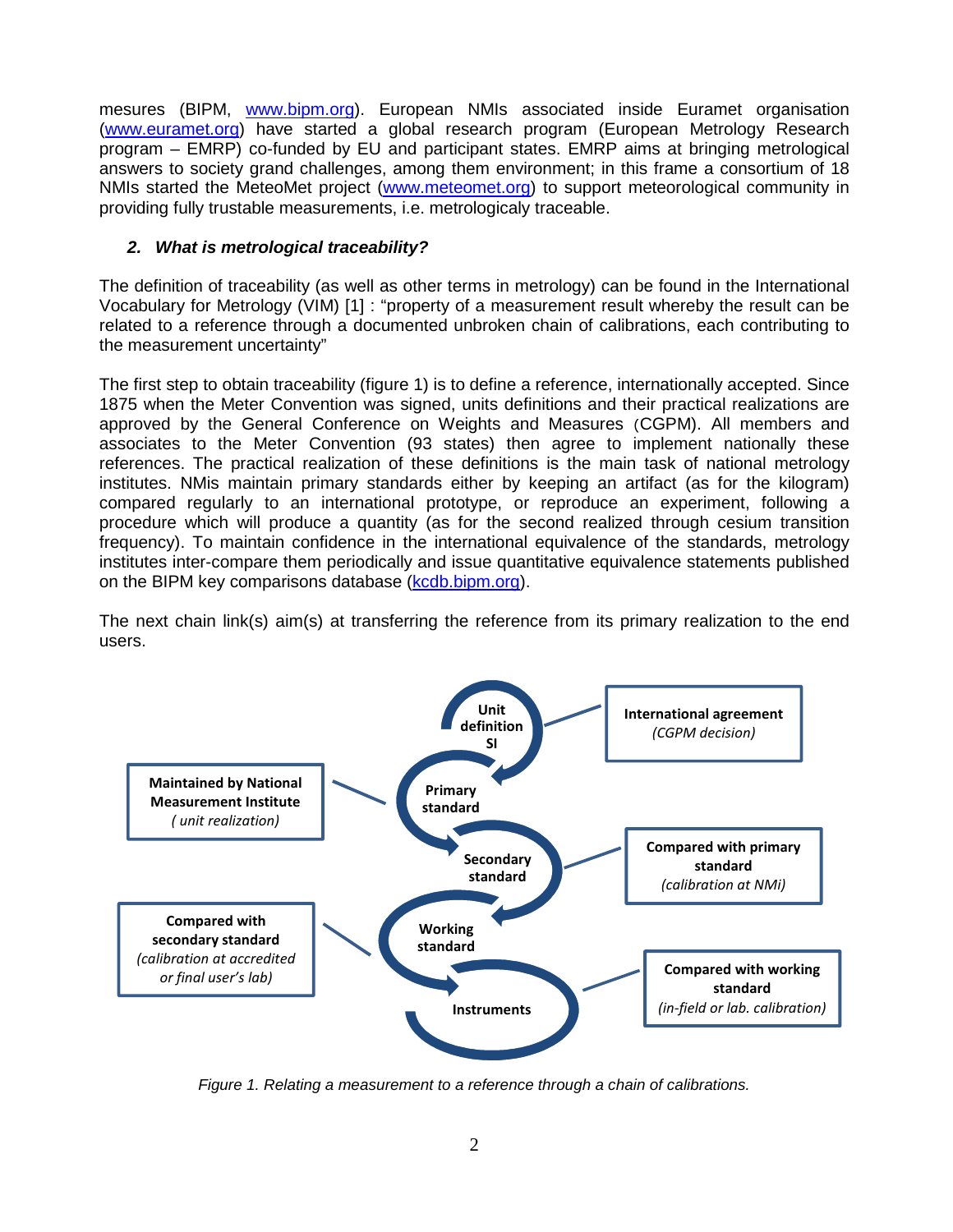Till it reaches the final instrument (a mass balance in a shop, a caliper in a factory or the temperature sensor of a weather station) several links might occur. The NMi calibrates a secondary standard which is transferred to a local laboratory. The local laboratory compares it directly to instruments or to working standards.

The second step for traceability foreseen in VIM's definition is to document the unbroken chain of comparisons. Confidence in measurement is achieved only if traceability is proven. The importance of trust in trade and manufacturing uses of measurements has raised the need for a second type of international agreement: mutual recognition of calibration capabilities. The basis of this recognition is the implementation of a quality system in calibration laboratories and the independent verification of the implementation through accreditation. Quality systems accredited under the ISO 17025 standard [2] ensures not only that calibration procedures and methods are appropriate and well executed but also that the documentation requirement is fulfilled.

Therefore the easiest but not mandatory way for the final user to achieve the second requirement for traceability is to have its instruments calibrated by an NMI or an accredited laboratory, depending on their accuracy needs.

Third requirement for traceability is the quantification of the contributions to measurement uncertainty of every link in the chain. As we descend in the traceability chain (figure 1) the measurement uncertainty increases. Each time a comparison with a higher standard takes place, some confidence in the value of the quantity transferred is lost. For example, if we consider a traceability scheme for a temperature sensor as shown in figure 2, to perform a traceable temperature measurement with an associated uncertainty of 0.1 K, the primary standards (fixed points) have to be realized with an uncertainty of 0.1 to 0.6 mK . This level of uncertainty for primary references is available only on very limited temperature ranges.

An important thing that VIM definition recalls is that the traceability and uncertainty refers to a measurement result, not to an instrument. Therefore, the use of a calibrated instrument, related through an unbroken and documented chain of comparisons to a primary reference, is not enough to achieve metrological traceability. Users of the calibrated instrument should finally demonstrate their capability to operate the instrument in order to maintain on long term the confidence in its calibrated indications within the associated uncertainty, i.e. the existence of appropriate validation, intermediate checks and maintenance procedures.

Last but not least it is the instrument user's responsibility to estimate the total measurement uncertainty. Factors that affect the measured value in use, such as environmental changes with regard to the stable laboratory conditions where the instrument has been calibrated, drift in time, operator influence, etc., have to be quantified (and documented) for each measurement. The estimated influences will add to the last calibration chain link value.

To summarize, a measurement has metrological traceability if:

- An unbroken and documented chain of calibrations links the instrument to an internationally agreed reference;
- Each chain link has documented uncertainty estimations;
- The final user has procedures to ensure that the instrument maintains its calibration with associated uncertainties over time;
- The influence factors affecting the measurement are quantified and a total measurement uncertainty is calculated, documented and reported with the result.

Only then, a measurement result can be compared with any other traceable result measured in another place and/or time.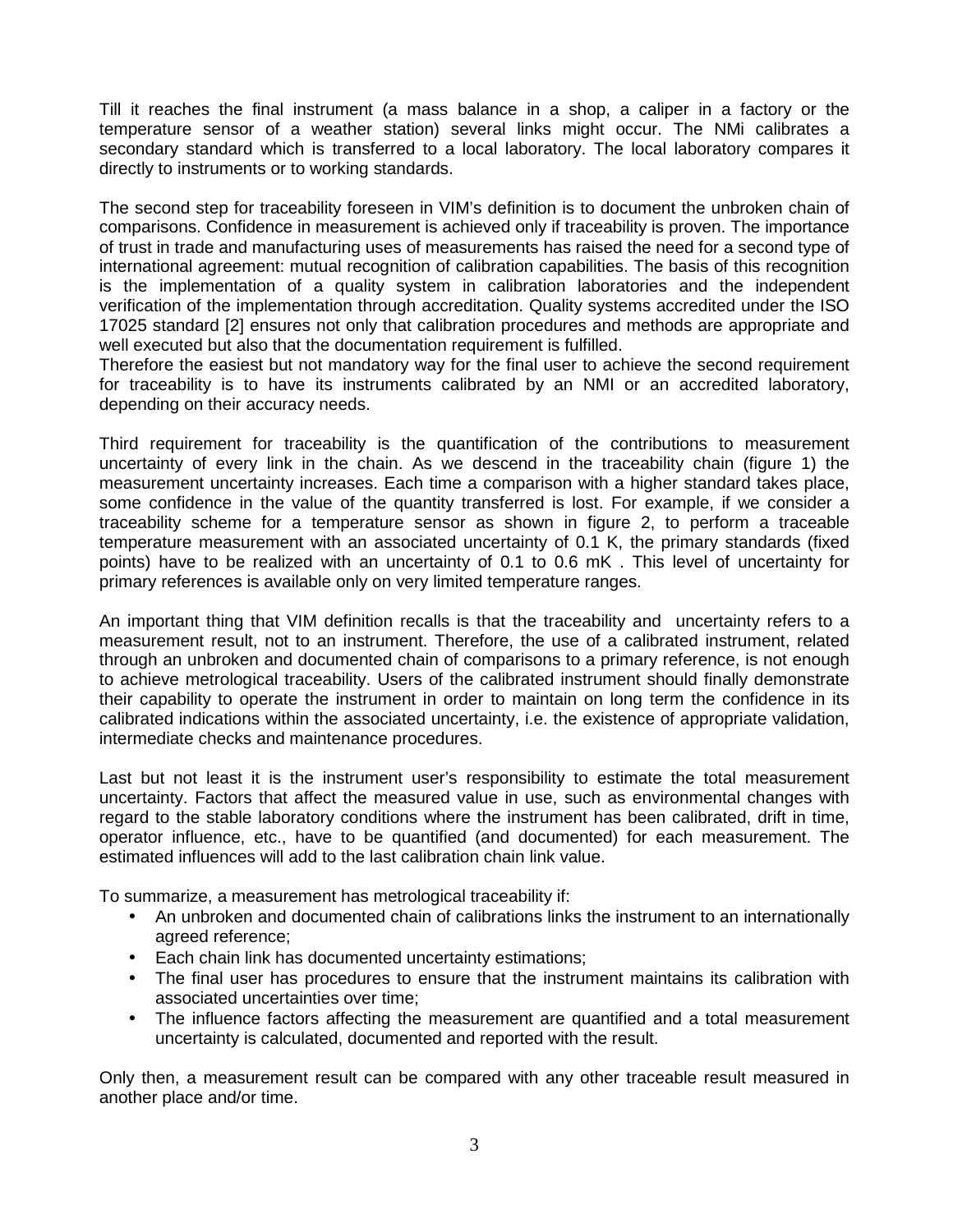

Figure 2. Example of traceability chain for temperature measurement

## **3. Traceable temperature measurements**

The internationally agreed reference for temperature measurements is the International Temperature Scale of 1990 (ITS90) [3]. The physical principle for this reference is phase transition of pure materials. For a given pressure, a pure material undergoes phase transitions (for example melting) at fixed and reproductible temperatures. Primary reference standards for realizing the scale are fixed points cells – carefully manufactured containers of very pure materials, pressure controlled.

The fixed point cells materialize a discrete scale, for a continuous reference a convenient interpolating instrument is used for the major part of the range (from argon triple point, -189.34 °C) to the silver freezing point  $961.78 \text{ C}$ ). It is the long stem standard platinum resistance thermometer (SPRT). The interpolation functions for this type of thermometer are part of ITS-90. Figure 3 shows the lower part of a triple point of water (TPW) cell with a SPRT inserted in the inner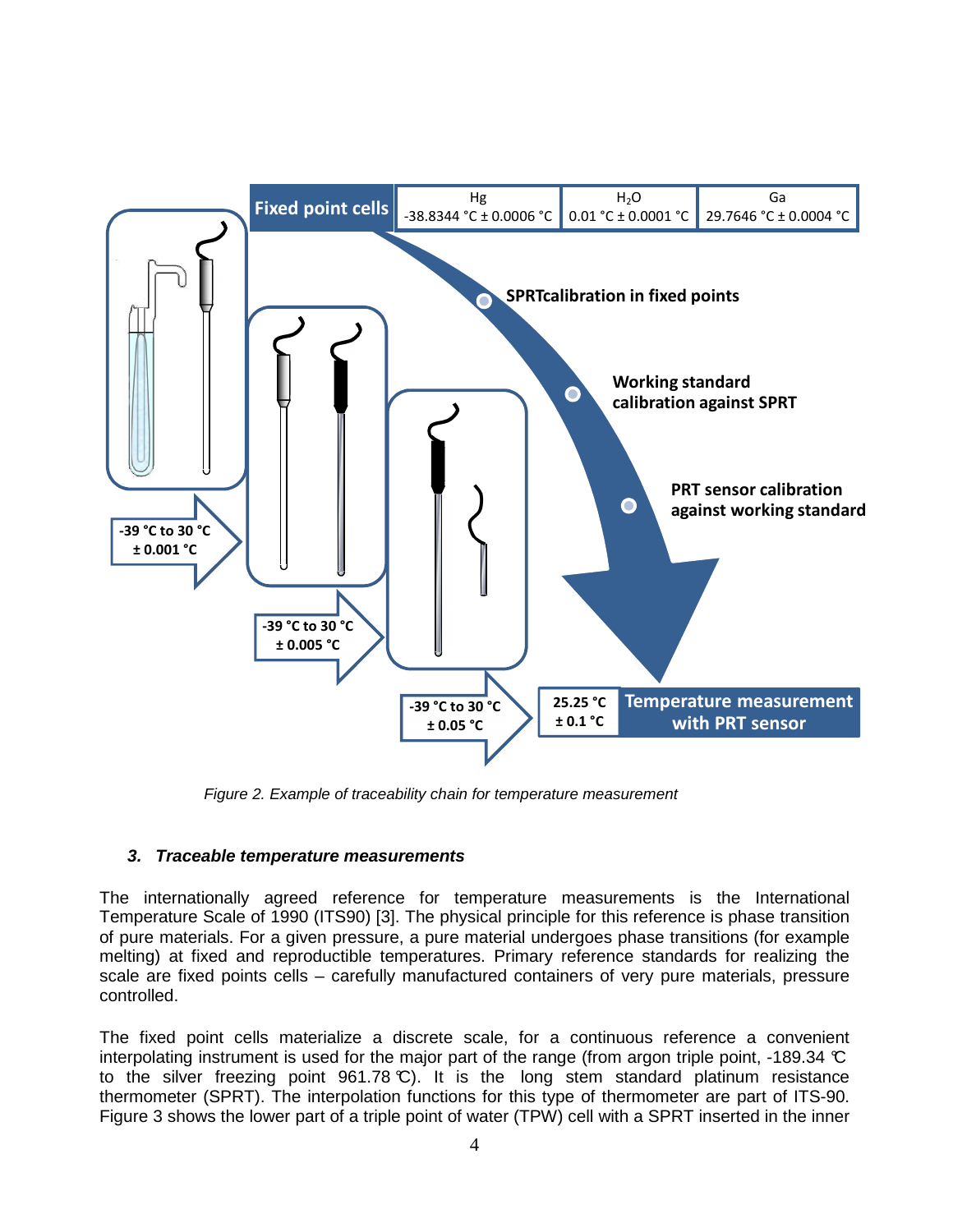

Figure 3. Triple point of water cell and SPRT

well. The last international comparison on triple point of water cells organized by BIPM and published in its database showed that the best uncertainty in a TPW realization is about 60 µK [4].

The first step in the traceability chain is a calibration of a SPRT in selected fixed points according to the user's range.

For measurements of meteorological temperatures, the most useful fixed points are, mercury triple point (-38.83 °C), water triple point (0.01 °C) and gallium melting point (29.76 °C).

Establishing traceability routes and unceratinty analysis start both from a mathematical model  $Y = f(x_1, x_2, ..., x_n)$  relating the output quantity *Y* to be measured to the *n* input quantities *x<sup>i</sup>* . Traceability to reference standards is acheved if *x<sup>i</sup>* are all traceable or constants. The use of the model for uncertainty analysis is detailed in the Guide to the expression of Uncertainty in Measurement [5] published by BIPM.

For example in modelling the temperature measurement with an SPRT there are several steps:

• The physical principle that undepins tempeature measurements with an SPRT is the almost linear positive

change in electrical resistance of pure metals with temperature changes. Therefore, the measured value is an electrical resistance. The thermometer resistance is measured by passing a current through it and measuring the correspondent voltage change. Accurate resistance measurements make use of a resistance bridge which compares the value of the unknown resistance *R* to a known reference resistance  $Rs$ . If the bridge reading is  $X$ , the measured resistance is  $R = R_{s} \cdot X$  .



*Figure 4.* Example of traceability scheme for temperature measurement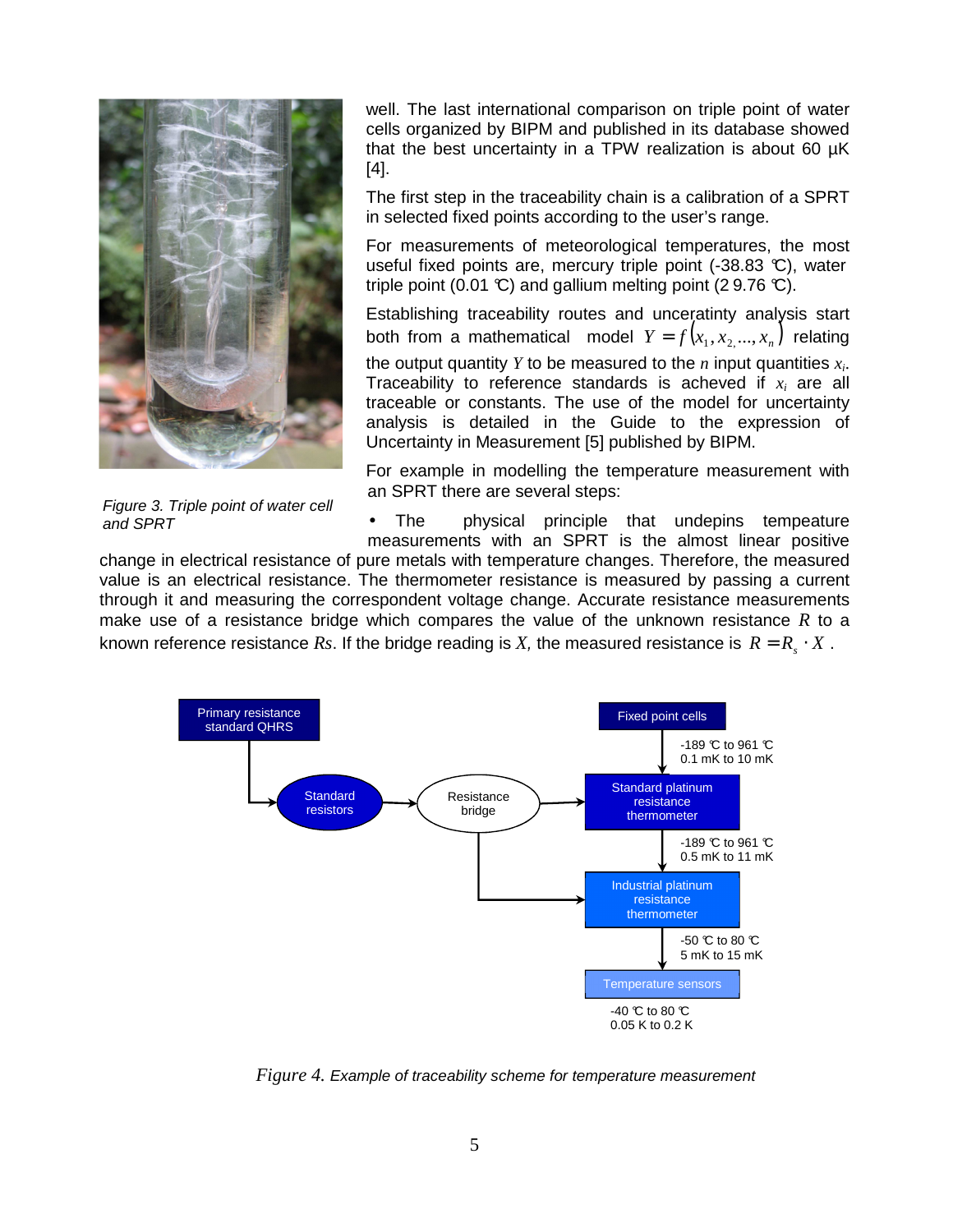• ITS 90 gives a reference function, *Wr* for an "ideal" thermometer. This reference function is expressed as a ratio  $W = R(T90)/R(0.01 \degree C)$ , where  $R(T90)$  is the measured SPRT resistance at the specified temperature and  $R(0.01 \degree C)$  is the measured SPRT resistance at the triple point of water.The measured temperature is calculated from the deviation of measured ratio to the reference one,  $T = f(W - W_r)$ .

When an SPRT is calibrated in fixed points, there are in fact two references to be taken into account for the traceability, one is the group of fixed points to which it is compared in the given range, the other comes from the electrical measurement: the reference resistance, as shown in the traceability chart from figure 4.

Once a SPRT is calibrated in fixed points, it can be used as a primary standard to calibrate other thermometers by comparison. To do that, additional equipment is used namely adequate isothermal enclosures that provide the necessary stable thermal conditions to perform the calibration. When estimating the uncertainties in the calibration by comparison method, not only the ones corresponding to the standards calibration have to be considered but also other influence factors like their drifts between calibrations and the influence of the isothermal enclosures used. When other steps are required, additional uncertainties are added in each one in a similar way.

## **4. Traceable humidity measurements**

For humidity measurements [5], a standard is either a system that can produce a gas stream of known humidity or is an instrument that can measure humidity in a gas in a fundamental way (chilled mirror hygrometer, electrolytic hygrometer, psychrometer,…). There are primary standards for humidity in many countries, operating on various principles, such as gravimetric systems and two-pressure generators. An example of traceability scheme for humidity measurements is shown in figure 5.

The humidity (absolute) is defined as the mass of water vapor in a unit volume of moist air at a given temperature and pressure. This definition implies the need for traceability to mass, temperature and pressure reference standards and can be exemplified through the measurement model for a humidity generator.

- To generate a gas with known moisture content, the first step is to saturate the gas with water at a known temperature and pressure. The mole fraction *x* of water vapor in the gas is therefore calculated using the equation $x = e(T_s) \cdot f(T_s, P_s)/P_s$ .  $T_s$  and  $P_s$  are the temperature and pressure of the gas and water in the saturator, and *e*(*T*s) is the water vapor pressure at *T*<sup>s</sup> calculated from saturation properties of water tables. There is also an enhancement factor *f* (*T*s, *P*s) to account for non-ideal gas and solution. Vapor pressure and enhancement factors are determined by calculations, when estimating the uncertainty budget, the uncertainty due to formulae calculations should also be considered.
- The second step in generating a given humidity can be done by two techniques: twopressure and divided flow. For the two-pressure generator the gas is saturated at high pressure and then expanded till atmosphere, in divided flow technique, the saturated gas is mixed with known amounts of dry gas. Therefore flow meters measurements used to determine these amounts have also to be traceable.
- If dew point or relative humidity is the measured quantity, additional temperature and pressure measurements are requested, each traceable and with stated uncertainty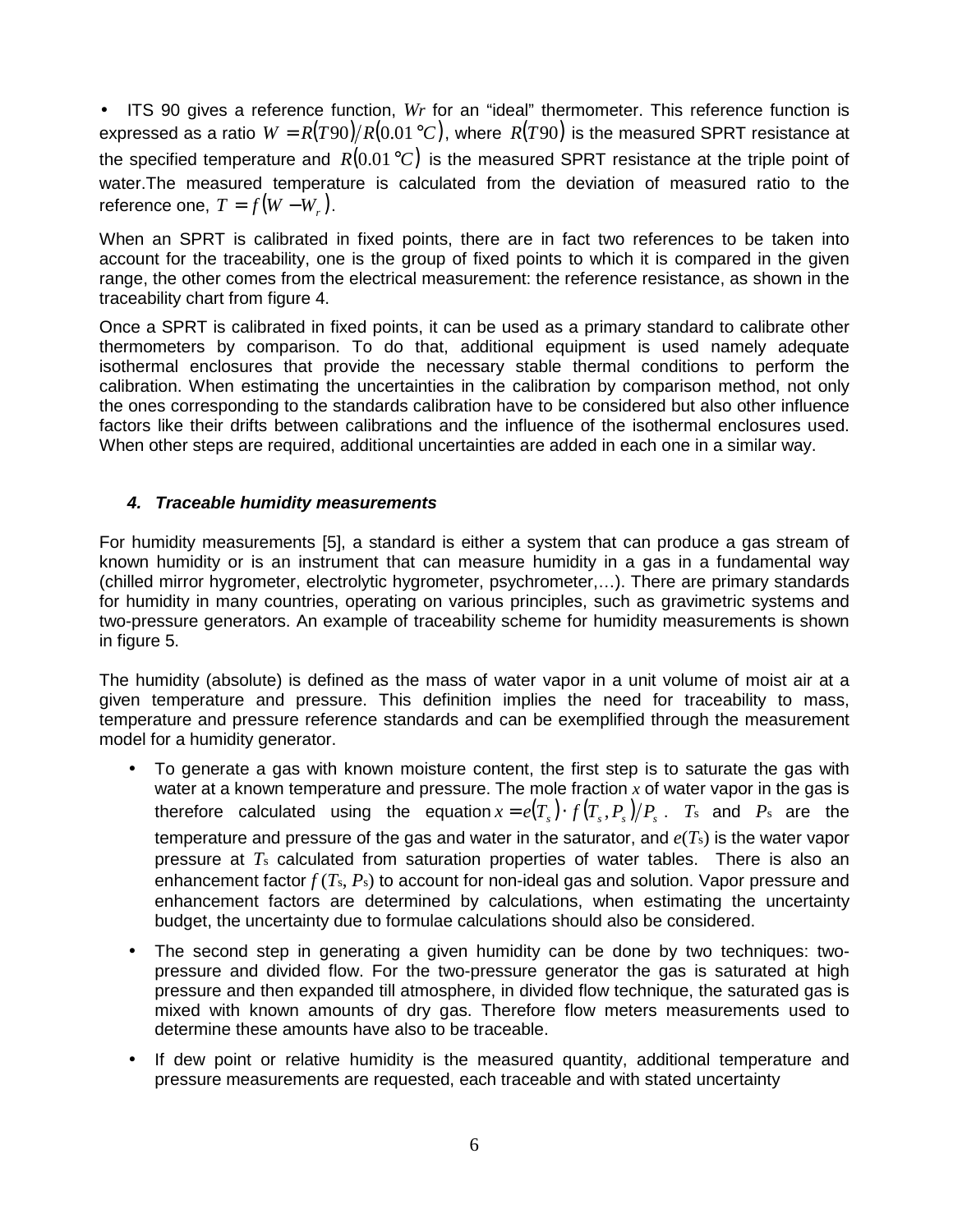

Figure 5. Exemple of traceability scheme for humidity measurements

#### **5. Traceable pressure measurements**

As for humidity, pressure measurement traceability is indirect, involving a combination of references. The primary standards in pressure are piston gauges and laser interferometric manometers (figure 6).

Pressure gauges materialize the definition of pressure (force applied per unit of surface). A reference pressure *p* is generated and its value determined by balancing it against a known force applied on a known area. A piston of area *A* moves freely inside a cylinder and on top of it known masses *m* are loaded. When the force generated by the masses and the force applied by the reference pressure are equal, the piston floats and the pressure can be calculated from the forces equilibrium for a given *g* (constant local gravitational acceleration),  $p \cdot A = m \cdot g$ .

This simple model equation reflects the traceability routes, to meter definition through accurate measurement of piston area, and to kilogram through precise determination of loaded masses. But there are several other effects and factors affecting the measurement result as dilatation of piston and cylinder due to temperature and pressure, surface tension effects around piston, air buoyancy over masses, liquid column head. The final equation becomes much more complicate [6] and involves accurate and traceable determination of temperature, liquid and air properties, etc.

In the classical U tube manometer the measured pressure is equilibrated by the weight of a mercury column. If the column height *h* is measured with a laser interferometer, the measurement can directly be traceable to the meter definition. Here also the first assumption equation is simple:  $p = \rho \cdot g \cdot h$  but there are multiple effects to consider. Once again temperature has an important influence through thermal expansion phenomena and adds one more branch to traceability scheme.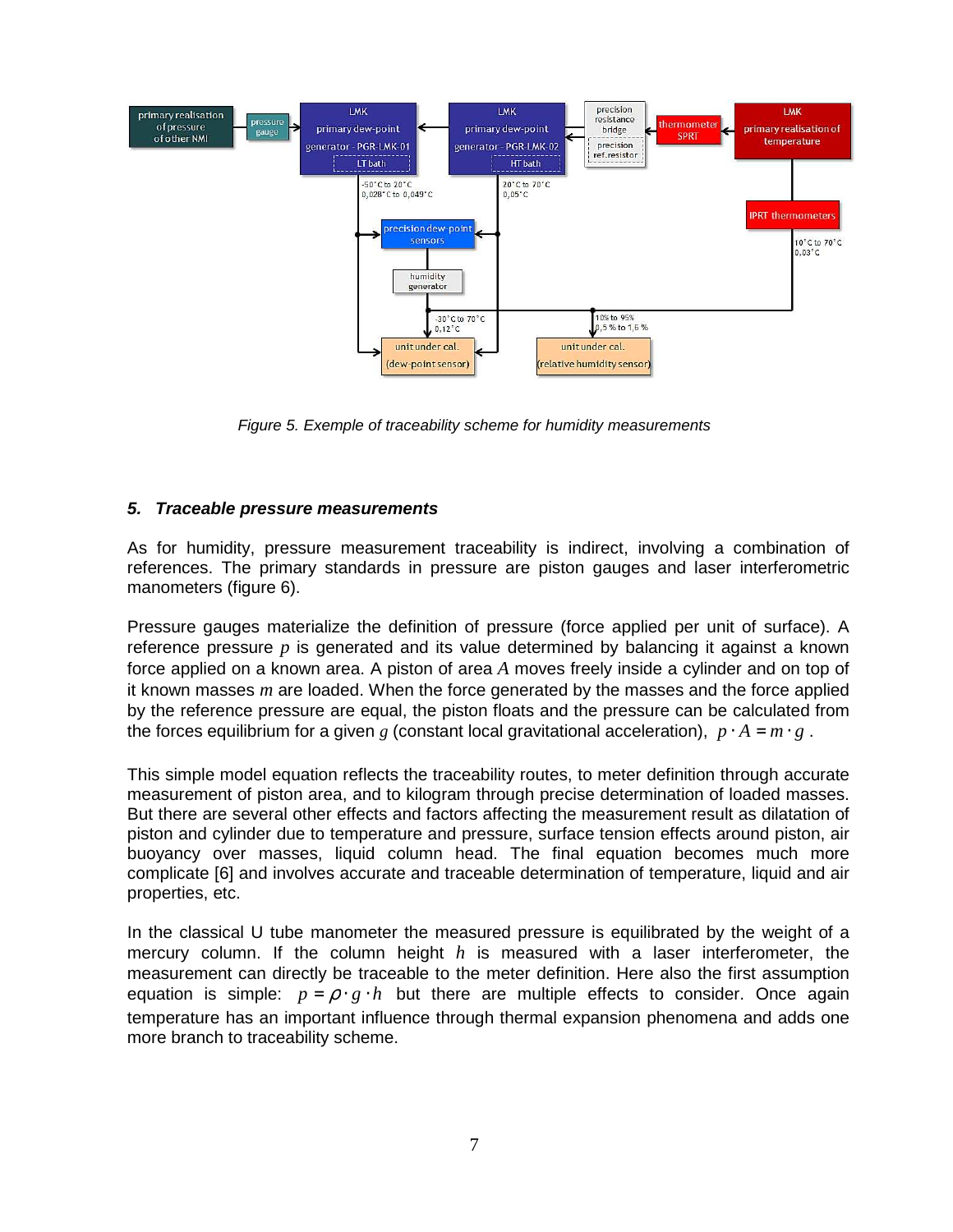

Figure 6. Primary standards in pressure measurement

## **6. Conclusion**

This paper shows the hidden aspects of metrological traceability concept. Traceability is the corner stone of trust in a measurement result and for meaningful comparisons with other similar measurements performed in other places or times. The visible part of the traceability iceberg is that physical quantities have internationally defined and agreed references and that any measurement in trade industry and science should prove its equivalence (within an uncertainty) with the assigned reference. Most of the physical principles put into practice in measurement instruments involve more than one physical quantity thus requiring more than one traceability route. Moreover, important influencing factors which could affect the measurement results also need traceable quantification. Last but not least, documentation is mandatory to support both claimed traceability and uncertainty of a measurement.

## **7. Acknowledgements**

This work is undertaken within the frame of the EMRP, a research program jointly funded by the EMRP participating countries within EURAMET and the European Union.

## REFERENCES

1. BIPM, IEC, IFCC, ILAC, IUPAC, IUPAP, ISO, OIML (2012) The international vocabulary of metrology—basic and general concepts and associated terms (VIM), 3rd edn. JCGM 200:2012. www.bipm.org/vim